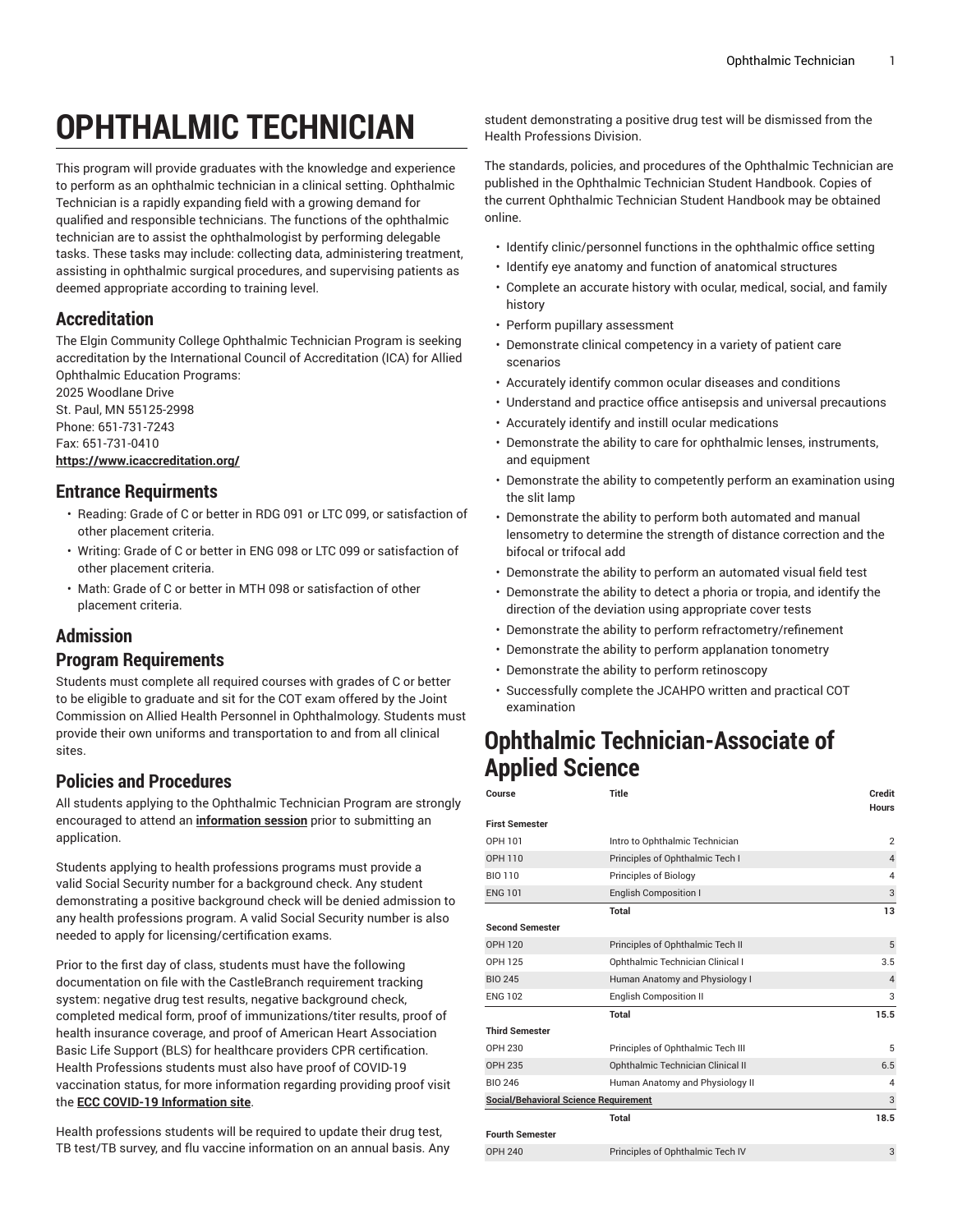|                                      | <b>Program Total</b>               | 62.5 |
|--------------------------------------|------------------------------------|------|
|                                      | Total                              | 15.5 |
| <b>Liberal Education Requirement</b> |                                    |      |
| OPH 245                              | Ophthalmic Technician Clinical III | 9.5  |

## **Ophthalmic Technician Courses**

All OPH courses numbered 100 and above may be applied to the major field and elective requirement for the Associate in Arts and Associate in Science degrees.

#### **OPH 101 Intro to Ophthalmic Technician (2) 2,0**

An introduction to the profession and role of the ophthalmic technician in the ophthalmology practice. This includes clinic personnel and functions, communication skills, patient services, community eye health needs, and ophthalmic equipment identification and maintenance (1.2) Proficiency Credit: Not Available Pass/No Credit: Not Available

SPECIAL SPECIAL NOTE: Students enrolled in this program are required to have the following: 1) criminal background check, 2) drug test, 3) physical exam, 4) lab tests to prove immunity to common illnesses, 5) TB test, 6) health insurance, 7) uniform, 8) social security card and 9) Basic Life Support (BLS) Healthcare Provider CPR certification. . **In-District Tuition/Fees:** \$264 (effective 2022/23 academic year) **[In-district](https://elgin.edu/pay-for-college/tuition-fees/) tuition rates are subject to change based on Board approval**. **Prerequisite:** Admission into the Ophthalmic Technician program **Semester(s) Offered:** Fall

#### **OPH 110 Principles of Ophthalmic Tech I (4) 3,2**

This course is designed to introduce foundational knowledge, basic testing, and skills in the ophthalmic practice. Students will be introduced to eye anatomy, history taking, and visual assessment. Basic ophthalmic microbiology and pharmacology will be covered. (1.2) Proficiency Credit: Not Available Pass/No Credit: Not Available

SPECIAL SPECIAL NOTE: Students enrolled in this program are required to have the following: 1) criminal background check, 2) drug test, 3) physical exam, 4) lab tests to prove immunity to common illnesses, 5) TB test, 6) health insurance, 7) uniform, 8) social security card and 9) Basic Life Support (BLS) Healthcare Provider CPR certification. . **In-District Tuition/Fees:** \$628 (effective 2022/23 academic year) **[In-district](https://elgin.edu/pay-for-college/tuition-fees/) tuition rates are subject to change based on Board approval**. **Prerequisite:** Admission into Ophthalmic Tech program **Semester(s) Offered:** Fall

#### **OPH 120 Principles of Ophthalmic Tech II (5) 3.5,3**

This course introduces clinical optics, including the related topics of lensometry, keratometry, and contact lenses. Skills in visual field testing and tonometry are also explored. The ophthalmic technician's role in surgical assisting is covered. (1.2) Proficiency Credit: Not Available Pass/ No Credit: Not Available.

**In-District Tuition/Fees:** \$810 (effective 2022/23 academic year) **[In-district](https://elgin.edu/pay-for-college/tuition-fees/) tuition rates are subject to change based on Board approval**. **Prerequisite:** Grade of C or better in OPH 110; and BIO 245 or concurrent enrollment in BIO 245

#### **Semester(s) Offered:** Spring

#### **OPH 125 Ophthalmic Technician Clinical I (3.5) 9**

The student will begin clinical experiences under the supervision of a licensed ophthalmologist, in which the students sees patients and works towards competency and attainment of basic ophthalmic skills. (1.2) Proficiency Credit: Not Available Pass/No Credit: Not Available. **In-District Tuition/Fees:** \$462 (effective 2022/23 academic year) **[In-district](https://elgin.edu/pay-for-college/tuition-fees/) tuition rates are subject to change based on Board approval**. **Prerequisite:** Concurrent enrollment in OPH 120 **Semester(s) Offered:** Spring

#### **OPH 230 Principles of Ophthalmic Tech III (5) 4,2**

Students will advance their knowledge of optics in this course with topics in refraction and refinement. Advanced ophthalmic technician skills such as ophthalmic imaging and ocular motility assessment are covered (1.2) Proficiency Credit: Not Available Pass/No Credit: Not Available. **In-District Tuition/Fees:** \$760 (effective 2022/23 academic year) **[In-district](https://elgin.edu/pay-for-college/tuition-fees/) tuition rates are subject to change based on Board approval**.

**Prerequisite:** Grade of C or better in OPH 120 **Semester(s) Offered:** Fall

#### **OPH 235 Ophthalmic Technician Clinical II (6.5) 19.5**

The student will further apply knowledge and practice skills with handson opportunities during clinical experiences under the supervision of a licensed ophthalmologist. Students work towards furthering competency and refinement of intermediate ophthalmic skills. (1.2) Proficiency Credit: Not Available Pass/No Credit: Not Available.

**In-District Tuition/Fees:** \$858 (effective 2022/23 academic year) **[In-district](https://elgin.edu/pay-for-college/tuition-fees/) tuition rates are subject to change based on Board approval**. **Prerequisite:** Concurrent enrollment in OPH 230 **Semester(s) Offered:** Fall

#### **OPH 240 Principles of Ophthalmic Tech IV (3) 2.5,1**

This course continues to build on advanced optical skills with the addition of retinoscopy. Advanced supplementary testing and low vision are covered. Preparation for the JCAHPO COT certification exam is also included. (1.2) Proficiency Credit: Not Available Pass/No Credit: Not Available.

**In-District Tuition/Fees:** \$446 (effective 2022/23 academic year) **[In-district](https://elgin.edu/pay-for-college/tuition-fees/) tuition rates are subject to change based on Board approval**. **Prerequisite:** Grade of C or better in OPH 230. **Semester(s) Offered:** Spring

#### **OPH 245 Ophthalmic Technician Clinical III (9.5) 28.5**

The student will further apply knowledge and practice skills with handson opportunities during clinical experiences under the supervision of a licensed ophthalmologist. Students work towards furthering competency and refinement of advanced ophthalmic skills. (1.2) Proficiency Credit: Not Available Pass/No Credit: Not Available.

**In-District Tuition/Fees:** \$1254 (effective 2022/23 academic year) **[In-district](https://elgin.edu/pay-for-college/tuition-fees/) tuition rates are subject to change based on Board approval**. **Prerequisite:** Concurrent enrollment in OPH 240 **Semester(s) Offered:** Spring